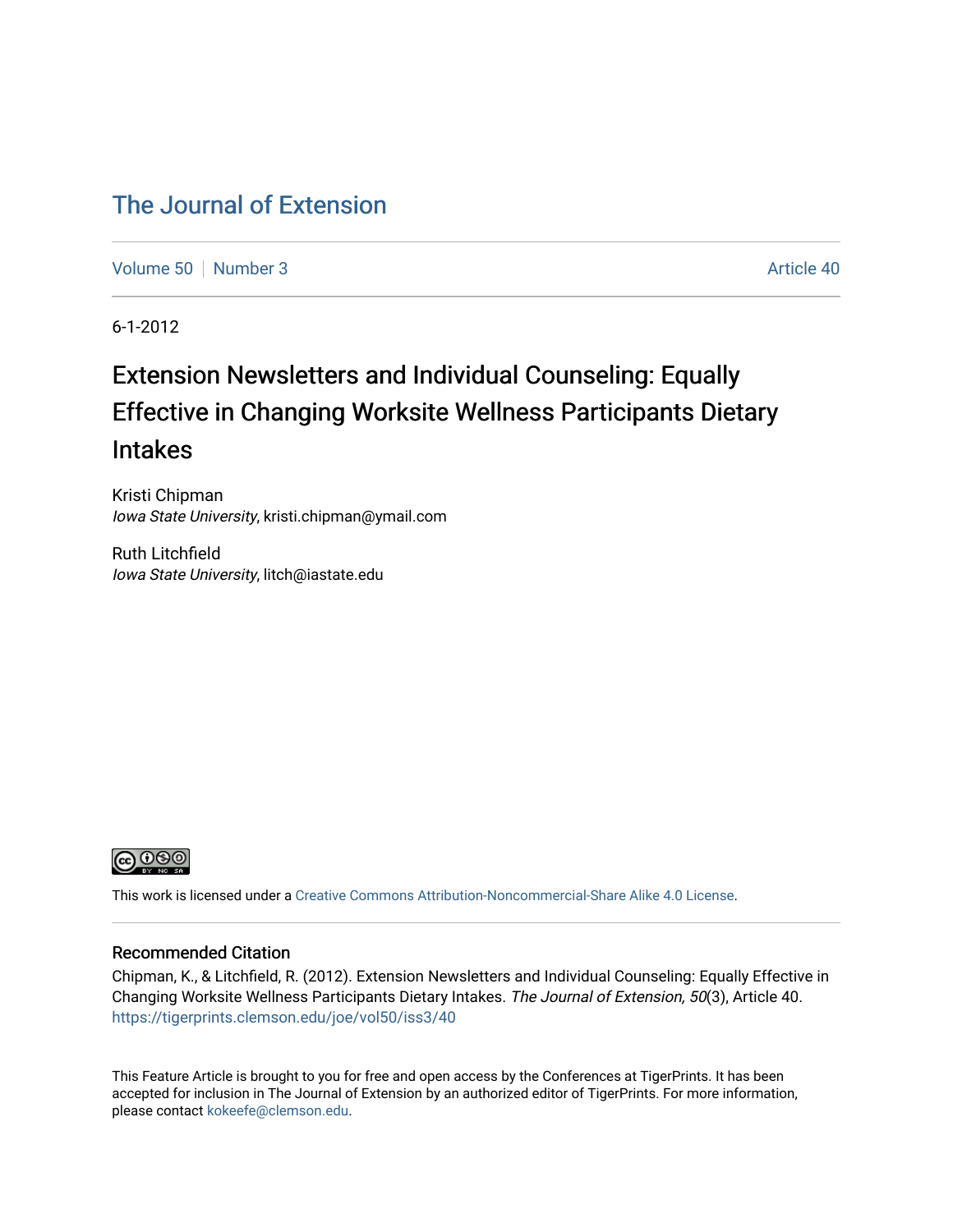

**June 2012 Volume 50 Number 3 Article Number 3FEA5**

[Return to Current Issue](http://www.joe.org/joe/2012june/)

## **Extension Newsletters and Individual Counseling: Equally Effective in Changing Worksite Wellness Participants Dietary Intakes**

**Kristi Chipman** Graduate Student [Kristi.chipman@ymail.com](mailto:Kristi.chipman@ymail.com)

**Ruth Litchfield** Associate Professor/State Nutrition Extension Specialist [litch@iastate.edu](mailto:litch@iastate.edu)

> Iowa State University Ames, Iowa

*Abstract: The Affordable Care Act provides impetus for Extension efforts in worksite wellness. The study reported here examined the influence of two worksite wellness interventions, newsletters and individual counseling. Surveys examined dietary and physical activity behaviors of participants pre- and post-intervention (N=157). Descriptive statistics, paired samples t-tests, and repeated measures ANOVA identified change in nutrient intakes; McNemar's Test evaluated physical activity participation. Both interventions significantly increased fruit/vegetable servings, vitamin C, potassium, magnesium, and dietary fiber while decreasing total fat, saturated fat, percent fat, and dietary cholesterol. There is opportunity for Extension in worksite wellness programming and research to strengthen evidence-based practice.*

### **Introduction**

Cardiovascular disease (CVD) remains the leading cause of death in the United States (US) (Jones et al., 2009) and cost \$475.3 billion in 2009 (American Heart Association, 2009). Overweight and obesity are significant risk factors for CVD. Collectively, these chronic conditions present a significant cost to employers through healthcare claims and lost workdays. Maintaining a healthy body weight, consuming recommended amounts of fruits and vegetables, and exercising regularly have been identified as steps adults can take to reduce risk for CVD (Centers for Disease Control and Prevention [CDC], 2007).

Fruit and vegetable consumption increases intake of potassium and dietary fiber, which lowers CVD risk (Bazzano et al., 2001; Ludwig et al., 1999). The 2005 Dietary Guidelines for Americans (DGA) recommend individuals following a 2,000-calorie diet consume two cups of fruit and two and one-half cups of vegetables daily (US Department of Health and Human Services [US DHHS] and US Department of Agriculture, 2005). Most individuals do not meet recommended intakes of fruits and vegetables (Guenther, Dodd, Reedy, & Krebs-Smith, 2006). Between 1988 and 2006, individuals eating five or more servings (two and one-half cups) of fruits and vegetables a day decreased from 42% to 26% (King, Mainous, Carnemolla, & Everett, 2009).

Physical activity (PA) guidelines released October 2008 provide absolute, relative, and practical guidelines that parallel the DGA (US DHHS, 2008). Absolute guidelines state "adults should accumulate 500-1000 MET minutes of physical activity a week," whereas relative guidelines state "adults should perform at least 150 minutes a week of moderate intensity aerobic activity or 75 minutes a week of vigorous-intensity aerobic PA or an equivalent combination of moderate and vigorous intensity aerobic activity." Individuals meeting PA recommendations vary relative to the PA criterion; however, Behavioral Risk Factor Surveillance System data (CDC, 2007) and National Health Interview Survey (NHIS) data (CDC, 2010) suggest that less than half of all adults meet PA recommendations. Between 1988 and 2006, those performing PA at least 12 times per month decreased by 10% (King, Mainous, Carnemolla, & Everett, 2009).

The Task Force for the Community Guide (CDC) reported worksite wellness programs improved dietary fat intake, blood cholesterol, blood pressure, PA, and number of days lost from work due to illness or disability (Task Force Community Services, 2007). A major worksite goal for Healthy People 2010 was ≥75% of worksites offer a comprehensive health promotion program (US DHHS, 2000).

Worksite wellness can be offered in a variety of modes, including print materials, Internet, face-to-face education, and telephone. A 1-month PA intervention delivered via print material was shown to help employees improve their PA (Griggin-Blake & DeJoy, 2006). Unfortunately, a similar study reported no significant improvement in participants meeting PA recommendations despite increased PA (Marshall, Leslie, Bauman, Marcus, & Owen, 2003).

Research suggests print nutrition education materials were read and saved more often, and evaluated more favorably, among participants than CD-ROM-delivered material (Kroeze, Oenema, Campbell, & Brug, 2008). Yet nutrition education via interactive-tailored CD-ROM and print materials resulted in similar, significant reductions in total fat and energy intake (Kroeze, Oenema, Campbell, & Brug, 2008a). Nutrition education delivered by registered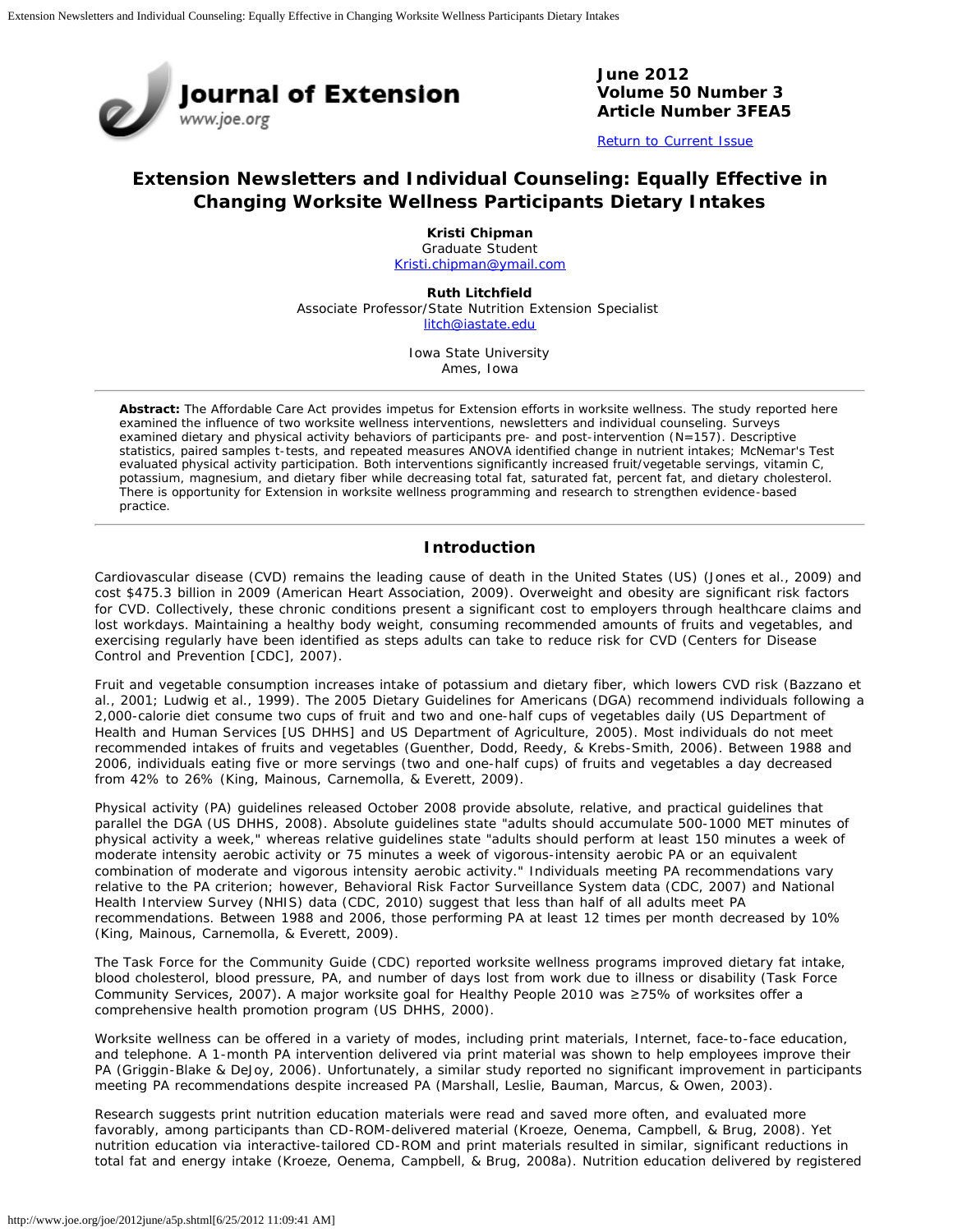dietitians (RDs) at the worksite has also been shown to improve the health status of individuals (Hunt, Hilgenkamp, & Farley, 2000). Abood and colleagues (2003) reported decreased energy intake, total fat intake, saturated fat intake, and cholesterol intake with individual counseling.

Improvement in health outcomes and high returns on investment (ROI) make worksite wellness programming worth a company's time and money. A ROI of \$3.48 for every dollar spent on worksite wellness (Aldana, 2001) has been suggested; others report a 25% reduction in healthcare and absenteeism costs (Chapman, 2003). Despite the high ROI, worksites continue to look for the most-cost effective method of providing wellness programming to employees.

The purpose of the study reported here was to examine two modes of worksite wellness programming, print newsletters and individual counseling, on health behaviors. Fruit and vegetable intake, estimated nutrient intakes, and physical activity were examined pre- and post-intervention.

#### **Methods**

#### **Design**

Participants either received eight newsletters, published by the Extension service of a Midwestern university, or individual counseling with a RD three times (2 hours total) over a 16-week period. Both groups completed pre- and post-intervention surveys [Block Food Frequency screener (Block, Gillespie, Rosenbaum, & Jenson, 2000)] salt survey, and NHIS Adult Health Behaviors PA questions (NHIS, 2008). Participants were given and signed an informed consent document describing their rights as research participants and describing the research project prior to participation. All protocols followed during the study were approved by the university's Human Subjects Review Board.

#### **Participants**

#### *Newsletters*

Six small businesses in a Midwestern state were identified and contacted by their health insurance carrier. Selected businesses had higher healthcare or prescription claims related to high blood pressure. Extension program specialists promoted and explained the newsletter program to employees at each worksite. Participants (*N*=112) from each of the six worksites were an employee or spouse of an employee at the worksite; females were not pregnant.

#### *Individual Counseling*

Employees from a Midwestern university were recruited to participate in an existing employee benefit—three individual sessions with an RD. Participants were recruited via list of employees interested in counseling sessions, new employee orientation sessions, and university/college electronic and hard-copy newsletters. Participants (*N*=49) were employees of the university; females were not pregnant.

#### **Intervention**

#### *Newsletters*

Participants received the first of eight bi-weekly newsletters after completing the pre-intervention survey; subsequent issues were distributed by the employer. Newsletters were based upon the Dietary Approaches to Stop Hypertension (DASH) diet, which focuses on a diet low in saturated fat, cholesterol, and total fat and increased fruits, vegetables, and fat-free or low-fat dairy products (US DHHS, 2006). An overview of the nutrition and PA topics in the newsletters appears in Table 1. Incentives corresponded to newsletter topics and included pedometers, stretch bands, and calendars. Sixteen weeks after receiving the first newsletter, participants completed the postsurvey.

|                | <b>Nutrition</b><br><b>Physical Activity (PA)</b>                 |                                               |  |  |  |
|----------------|-------------------------------------------------------------------|-----------------------------------------------|--|--|--|
| <b>Issue 1</b> | • Serving sizes<br>• Serving vs. portion<br>Nutrition facts label | • Moderate intensity PA                       |  |  |  |
| Issue 2        | Increasing fruit intake<br>• Fruit facts                          | $\cdot$ 10,000 Steps a Day                    |  |  |  |
| <b>Issue 3</b> | Increasing vegetable intake<br>• Tips for buying vegetables       | • Strength training using<br>resistance bands |  |  |  |

#### **Table 1.** Main Newsletter Topics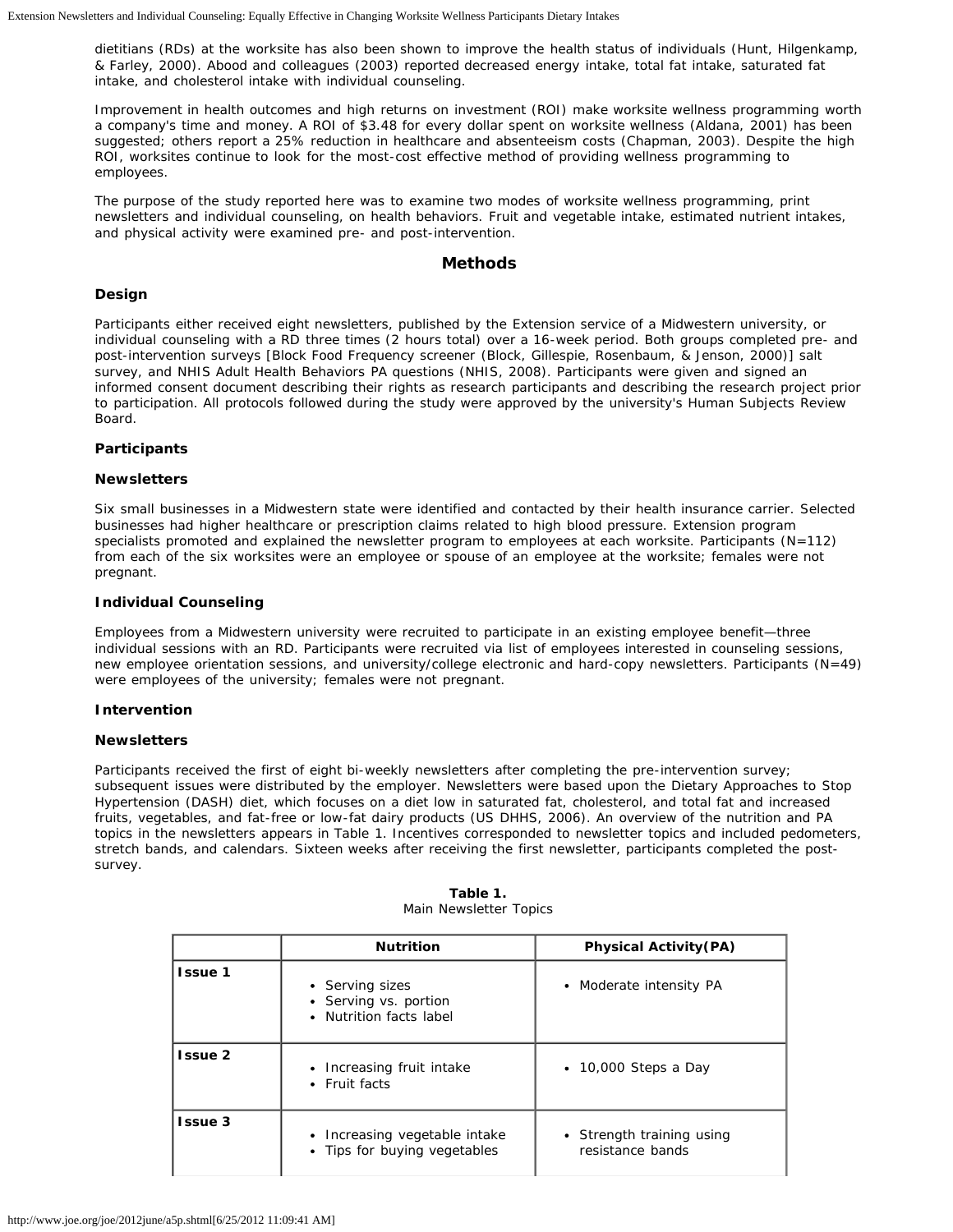| <b>Issue 4</b> | • Lower fat dairy products<br>• Natural vs. processed cheese<br>• Choosing calcium-rich<br>foods/supplements | • Stretching                                        |
|----------------|--------------------------------------------------------------------------------------------------------------|-----------------------------------------------------|
| <b>Issue 5</b> | • Whole grains<br>• Dietary fiber<br>• Ways to trim 100 calories                                             | • Quick fit (15 minute fitness<br>routine)          |
| <b>Issue 6</b> | • Choosing protein foods<br>Increasing fish<br>٠<br>• Meat alternatives                                      | • Physical activity excuses                         |
| Issue 7        | • Facts about fats<br>• Fats and cholesterol                                                                 | • Strength training<br>• Fitness program activities |
| Issue 8        | • Sodium smart<br>• Sodium and potassium<br>recommendations                                                  | • Walking<br>• Choosing correct shoes               |

#### *Individual Counseling*

RDs providing individual counseling included a university wellness program employee and a graduate student. Participants returned completed pre-surveys, which had been emailed, at the first session with the RD.

The first counseling session lasted 45 minutes to 1 hour, while the second and third sessions were approximately 30 minutes each. The second and third sessions were scheduled 3 to 4 weeks after the first and second visits, respectively. Primary topics discussed by the RDs were MyPyramid, snacks, exercise, portion control, and increasing fruit and vegetable intake. Many participants expressed interest in weight loss; however, this topic was not discussed directly by the RDs; rather healthful eating was promoted. Incentives for participation were the same as for the newsletters (pedometer, stretch band, calendar).

Approximately 16 weeks after the first session (4 weeks after the third visit), participants completed the postsurvey. Subjects completing all three sessions as well as the post-survey were also eligible to participate in a free healthy cooking demonstration.

#### **Measures: Pre/Post Intervention Surveys**

The Block Food Frequency screener is a validated and reliable tool providing fruit/vegetable and meat/snack scores (Block, Gillespie, Rosenbaum, & Jenson, 2000). The fruit/vegetable score, not including beans/legumes, predicts fruit and vegetable servings, whereas the fruit/vegetable score, including beans/legumes, predicts vitamin C, magnesium, potassium, and dietary fiber intakes. The meat/snack score predicts total fat, saturated fat, percent fat, and dietary cholesterol intakes.

PA was examined using five PA questions from the 2008 NHIS (NHIS, 2008). Participants' self-reported PA was categorized as meeting or not meeting the 2008 PA and MSA guidelines (US DHHS, 2008).

Currently, there are no validated tools to estimate salt or sodium intake due to the wide variability of sodium in products at restaurants and grocery store shelves and prepared at home. A five-question survey, similar to the Block Food Frequency screener, was created to examine change in consumption of high salt/sodium foods pre- to post-intervention. The salt score reflects frequency consuming of high salt/sodium foods, not predicted salt or sodium intake; higher scores suggest more frequent consumption.

#### **Statistical Analysis**

Statistical analysis was performed using SPSS for Windows (v17.0; Chicago, IL). Descriptive statistics and paired samples *t*-tests explored demographic variables and pre-/post-intervention nutrient intakes. Change in participant nutrient intakes pre- and post-intervention was examined by paired samples *t*-tests and repeated measures ANOVA. Non-parametric statistics (McNemar's Test) were used to examine PA relative to 2008 PA recommendations. Two participant subgroups (two worksites [same company] receiving newsletters and participants receiving individual counseling) were selected to evaluate the two interventions using independent samples *t*-test, Pearson's chi-square test, and repeated measures ANOVA. The level of statistical significance for all analyses was set at *p*<0.05.

#### **Results**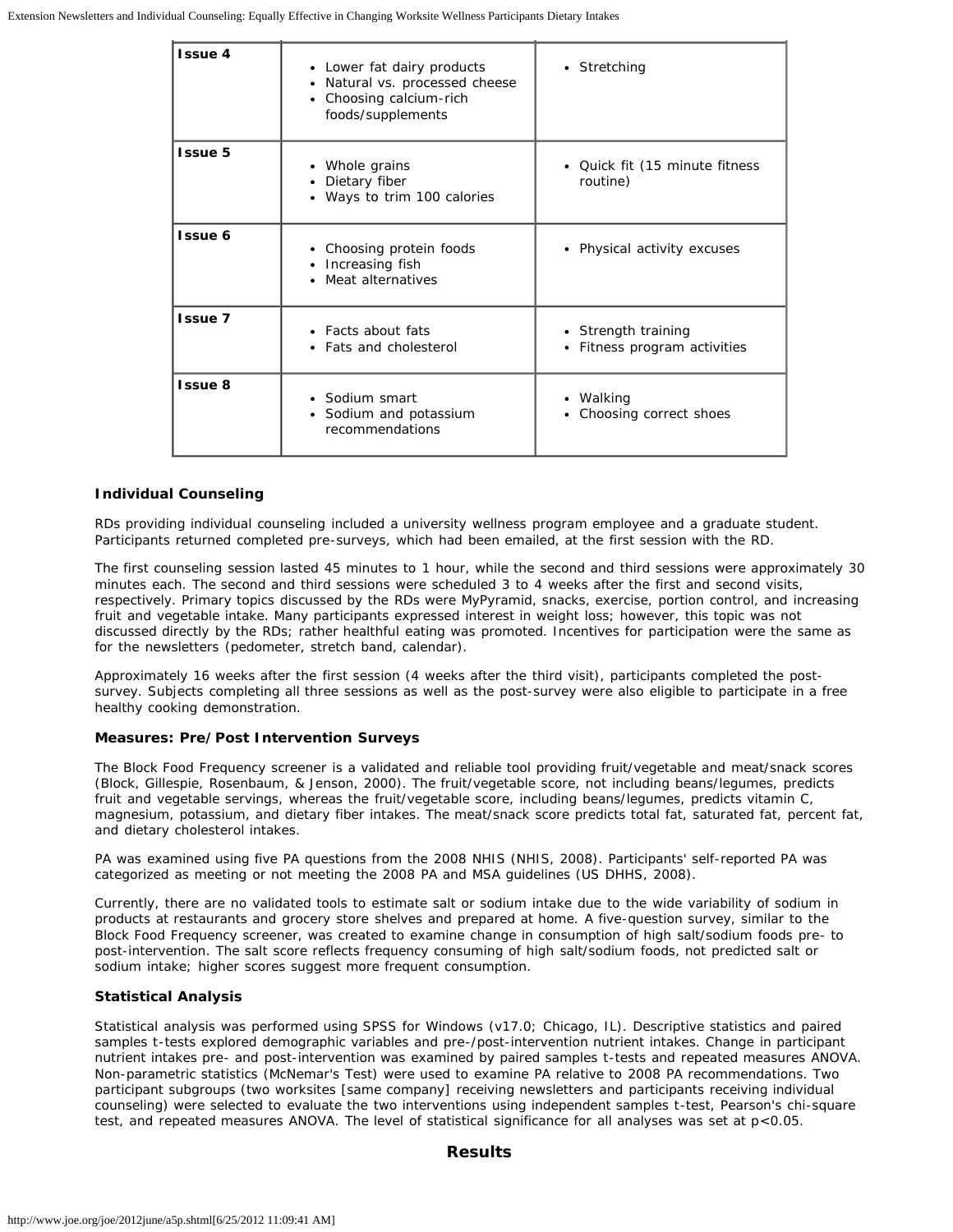Extension Newsletters and Individual Counseling: Equally Effective in Changing Worksite Wellness Participants Dietary Intakes

A total of 157 participants (*N*=112 newsletter, *N*=45 counseling) completed the worksite wellness interventions. Age and gender distribution of the participants appear in Table 2.

|                | Newsletter $(N=112)$<br>Counseling $(N=45)$ |             |  |  |  |
|----------------|---------------------------------------------|-------------|--|--|--|
| <b>Males</b>   |                                             |             |  |  |  |
| $21 - 35$      | 25 (51.02%)<br>1(16.67%)                    |             |  |  |  |
| $36 - 50$      | 17 (34.69%)<br>1(16.67%)                    |             |  |  |  |
| $51 - 65$      | 7(14.29%)<br>4(66.67%)                      |             |  |  |  |
| $66+$          | $0(0.00\%)$                                 | $0(0.00\%)$ |  |  |  |
| <b>Females</b> |                                             |             |  |  |  |
| $21 - 35$      | 20 (31.75%)<br>5(12.82%)                    |             |  |  |  |
| $36 - 50$      | 24 (38.10%)<br>15 (38.46%)                  |             |  |  |  |
| $51 - 65$      | 19 (48.72%)<br>14 (22.22%)                  |             |  |  |  |
| $66+$          | 5(7.94%)                                    | $0(0.00\%)$ |  |  |  |

| Table 2. |                                     |  |  |  |  |
|----------|-------------------------------------|--|--|--|--|
|          | Participant Characteristics (N=157) |  |  |  |  |

Results of paired samples *t*-tests for estimated nutrient intakes appear in Table 3. Sample size varied on specific variables due to incomplete data on some surveys. Fruit/vegetable servings and fruit/vegetable score nutrients (fiber, potassium, magnesium, vitamin C) increased significantly among all participants (*p*<0.05). Meat/snack score nutrients (total fat, saturated fat, percent fat, and cholesterol) decreased significantly among all participants (*p*<0.05). Further examination revealed the significant increases in nutrient intake occurred in males, whereas the significant decreases occurred in females. Salt score decreased significantly among all participants (*p*<0.05), primarily among males. No significant change was seen in participants meeting any of the PA guidelines.

| Variable                                 | Males $(N=55)$     |                     | Females $(N=102)$  |                    | Total $(N=157)$    |                     |
|------------------------------------------|--------------------|---------------------|--------------------|--------------------|--------------------|---------------------|
|                                          | $x \pm SD$         |                     | $x \pm SD$         |                    | $x \pm SD$         |                     |
|                                          | Pre                | Post                | Pre                | Post               | Pre                | Post                |
| Fruit/vegetable<br>servings <sup>a</sup> | $3.94 \pm 1.61$    | $4.48 \pm 1.46*$    | $4.05 \pm 1.64$    | $4.20 \pm 1.61$    | $4.01 \pm 1.62$    | $4.31 \pm 1.55*$    |
| Fruit/vegetable<br>scoreb                |                    |                     |                    |                    |                    |                     |
| Fiber (gm)                               | $18.35 \pm 4.86$   | $20.08 \pm 4.45*$   | $13.97 \pm 4.91$   | $14.20 \pm 4.91$   | $15.63 \pm 5.21$   | $16.43 \pm 5.52*$   |
| Potassium (gm)                           | $3.58 + 0.70$      | $3.84 \pm 0.61*$    | $3.02 \pm 0.70$    | $3.06 \pm 0.71$    | $3.23 \pm 0.75$    | $3.36 \pm 0.78*$    |
| Magnesium<br>(mg)                        | $385.18 \pm 71.53$ | $411.46 \pm 63.26*$ | $310.39 \pm 70.71$ | $314.08 \pm 72.48$ | $338.78 \pm 79.59$ | $351.04 \pm 83.64*$ |
| Vitamin C (mg)                           | $140.28 \pm 40.40$ | $155.38 \pm 34.25*$ | $128.09 + 40.87$   | $130.35 \pm 41.10$ | $132.72 \pm 40.98$ | $139.85 \pm 40.40*$ |
| Meat/snack<br>score <sup>c</sup>         |                    |                     |                    |                    |                    |                     |
| Total fat (gm)                           | $86.99 \pm 16.04$  | $84.44 \pm 16.76$   | $90.14 \pm 17.30$  | $85.95 \pm 15.32*$ | $88.92 \pm 16.83$  | $85.36 \pm 15.85*$  |
| Saturated fat<br>(gm)                    | $29.31 \pm 5.88$   | $28.37 \pm 6.14$    | $22.85 \pm 6.34$   | $21.32 \pm 5.62*$  | $25.35 \pm 6.91$   | $24.05 \pm 6.75*$   |
| Percent fat (%)                          | $33.37 \pm 4.01$   | $32.74 \pm 4.19$    | $33.66 \pm 4.33$   | $32.61 \pm 3.83*$  | $33.55 \pm 4.19$   | $32.66 \pm 3.96*$   |
| Cholesterol<br>(mq)                      | 297.90±53.17       | $289.63 \pm 53.42$  | $216.09 \pm 55.71$ | 202.46±49.56*      | $247.80 \pm 67.64$ | $236.25 \pm 66.39*$ |
| Salt score <sup>d</sup>                  | $4.98 \pm 2.66$    | $3.68 \pm 2.33*$    | $3.88 \pm 2.48$    | $3.71 \pm 2.43$    | $4.33 \pm 2.60$    | $3.70 \pm 2.38*$    |
| <b>Meeting PA</b><br>guidelines          |                    |                     |                    |                    |                    |                     |
| PA (%) <sup>e</sup>                      | 72.1               | 79.1                | 65.0               | 73.8               | 67.5               | 75.6                |
| $MSA(\%)^f$                              | 46.8               | 53.2                | 32.2               | 38.9               | 37.2               | 43.8                |

**Table 3.** Fruit/Vegetable, Meat/Snack Score Nutrients, Salt Score, and Physical Activity Guidelines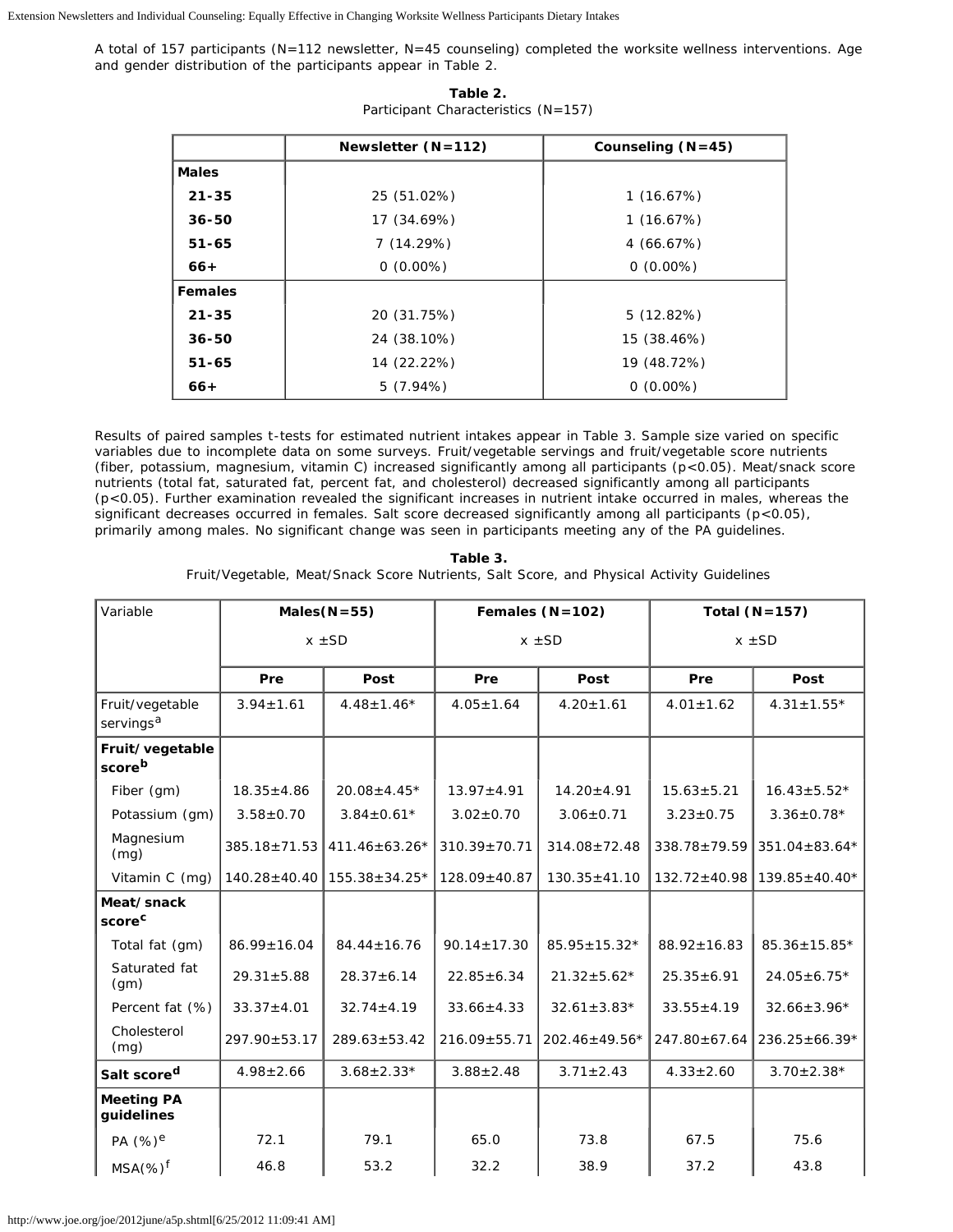Extension Newsletters and Individual Counseling: Equally Effective in Changing Worksite Wellness Participants Dietary Intakes

| PA and<br>$MSA(% \mathscr{A})^{\mathcal{G}}$                                                                                                              | 44.2 | 48.8                                                    | 28.2 | 34.6 | 33.9 | 39.7 |
|-----------------------------------------------------------------------------------------------------------------------------------------------------------|------|---------------------------------------------------------|------|------|------|------|
| *significant difference pre/post $(p<0.05)$<br>$^a$ N=141<br>$^{\rm b}$ N=137<br>$C_{N=129}$<br>$d$ N=116<br>$^{\rm e}$ N=123<br>$f N=137$<br>$9 N = 121$ |      | PA=physical activity; MSA=muscle strengthening activity |      |      |      |      |

Repeated measures ANOVA, where age was entered as a covariate and gender and mode of intervention as independent variables, examined change in dietary intakes. Fruit and vegetable servings increased significantly from pre- to post-intervention (data not shown;  $p<0.05$ ) with subsequent increases in estimated nutrient intakes of vitamin C, magnesium, potassium and fiber (Figure 1a). Total fat, saturated fat, percent fat, and dietary cholesterol also decreased significantly (Figure 1b). A small-to-moderate effect size was observed for all nutrients (Figure 1a and 1b). No significant change was noted from pre- to post-intervention for salt score (data not shown).

**Figure 1.** Change in Nutrient Intake Among Participants

a) Change in vitamin C, magnesium, dietary fiber, and potassium intake among males (N=52) and females (N=85)



b) Change in total fat, saturated fat, percent fat, and dietary cholesterol intake among males (N=50) and females (N=79)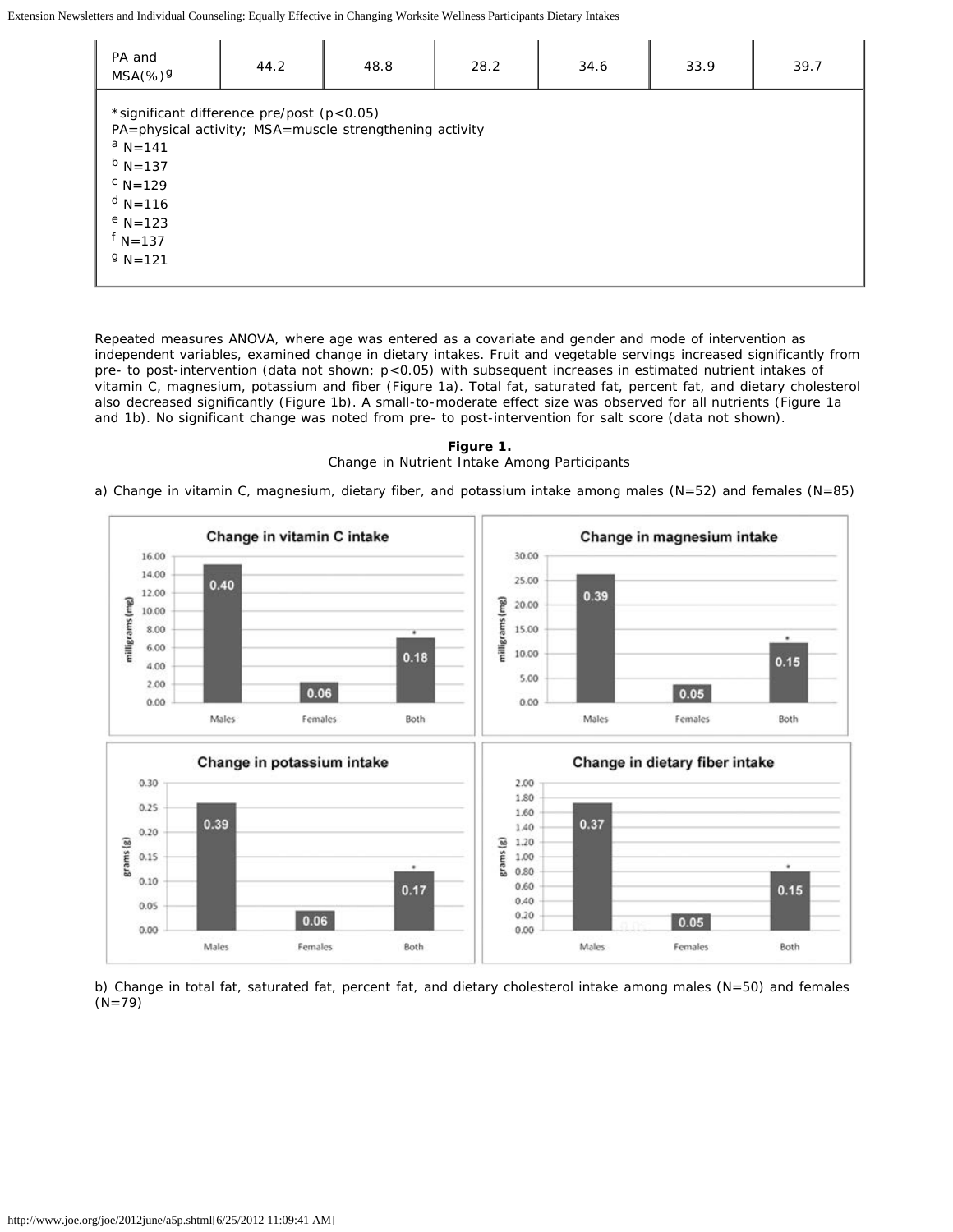

\*significant change in nutrient (*p*-value<0.05) Effect size shown on bars in white

Results suggest that age and gender predict select estimated nutrient intakes. Age was a significant predictor (*p*<0.05) of fruit/vegetable servings and dietary fiber intake; fruit/vegetable servings increased, while dietary fiber intake decreased with age. Male gender predicted higher intakes of potassium, magnesium, and dietary fiber (p<0.05). Conversely, female gender predicted lower intakes of saturated fat and dietary cholesterol, but a higher total fat intake (p<0.05).

Age was also a significant predictor (*p*<0.05) of change in estimated fruit/vegetable servings as well as change in potassium, magnesium, and dietary fiber intakes. Intakes of these nutrients were less likely to change with age.

Plots of estimated marginal means for specific nutrient intakes pre- to post-intervention by intervention appear in Figure 2. Visual examination of the slopes suggests a difference between the interventions. It appears the newsletter intervention may be more effective in decreasing cholesterol intake, whereas individual counseling may be more effective in increasing the magnesium intake. This prompted further examination of the data by intervention. Selection of a subgroup among newsletter participants was necessary due to demographic differences between participants receiving newsletters or individual counseling. Two worksites (same company) receiving newsletters were selected for the comparison. The subgroup of the newsletter intervention and university participants was predominantly high school- to college-educated employees performing white collar job descriptions.

**Figure 2.**

Pre- and Post-Intervention Estimated Marginal Means by Intervention

a)Estimated marginal means of cholesterol intake (mg)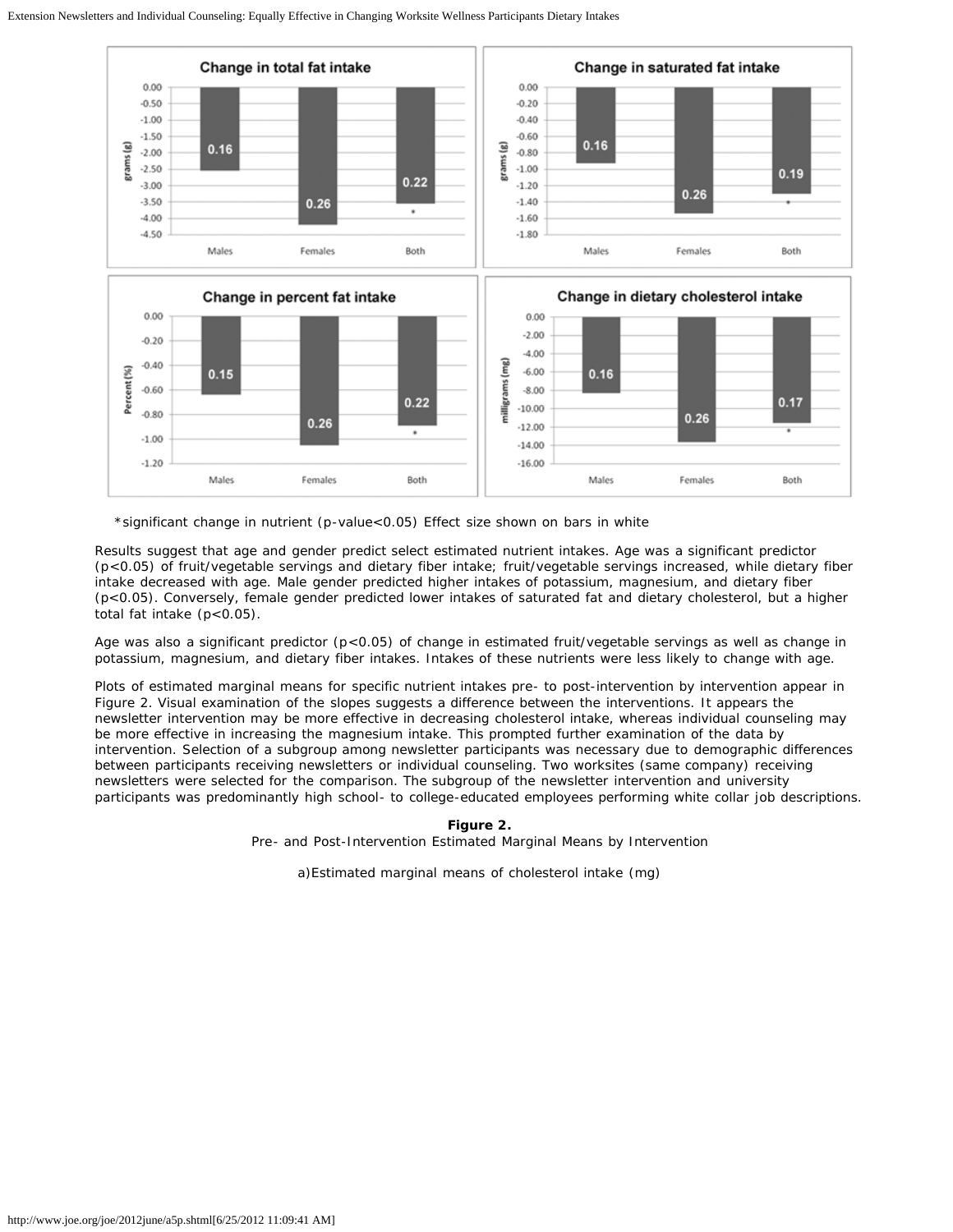

Covariates appearing in the model are evaluated at the following values: Age = 43.05

b)Estimated marginal means of magnesium intake (mg)



Covariates appearing in the model are evaluated at the following values: Age = 42.93

Age was entered as a covariate and gender and intervention as independent variables in a repeated measures ANOVA model to examine change in nutrient intakes by intervention. Fruit and vegetable servings increased as a result of the interventions, but there was no significant difference between interventions (data not shown). Fruit/vegetable score nutrients (Figure 3a) significantly increased, and meat/snack score nutrients (Figure 3b) significantly decreased among all participants; however, no difference was seen between interventions. A small-tomoderate effect size was observed for all nutrients (Figure 3a and 3b).

#### **Figure 3.**

Change in Nutrient Intake by Intervention

a) Change in vitamin C, magnesium, potassium, and dietary fiber by intervention (newsletters *N*=31; counseling *N*=43)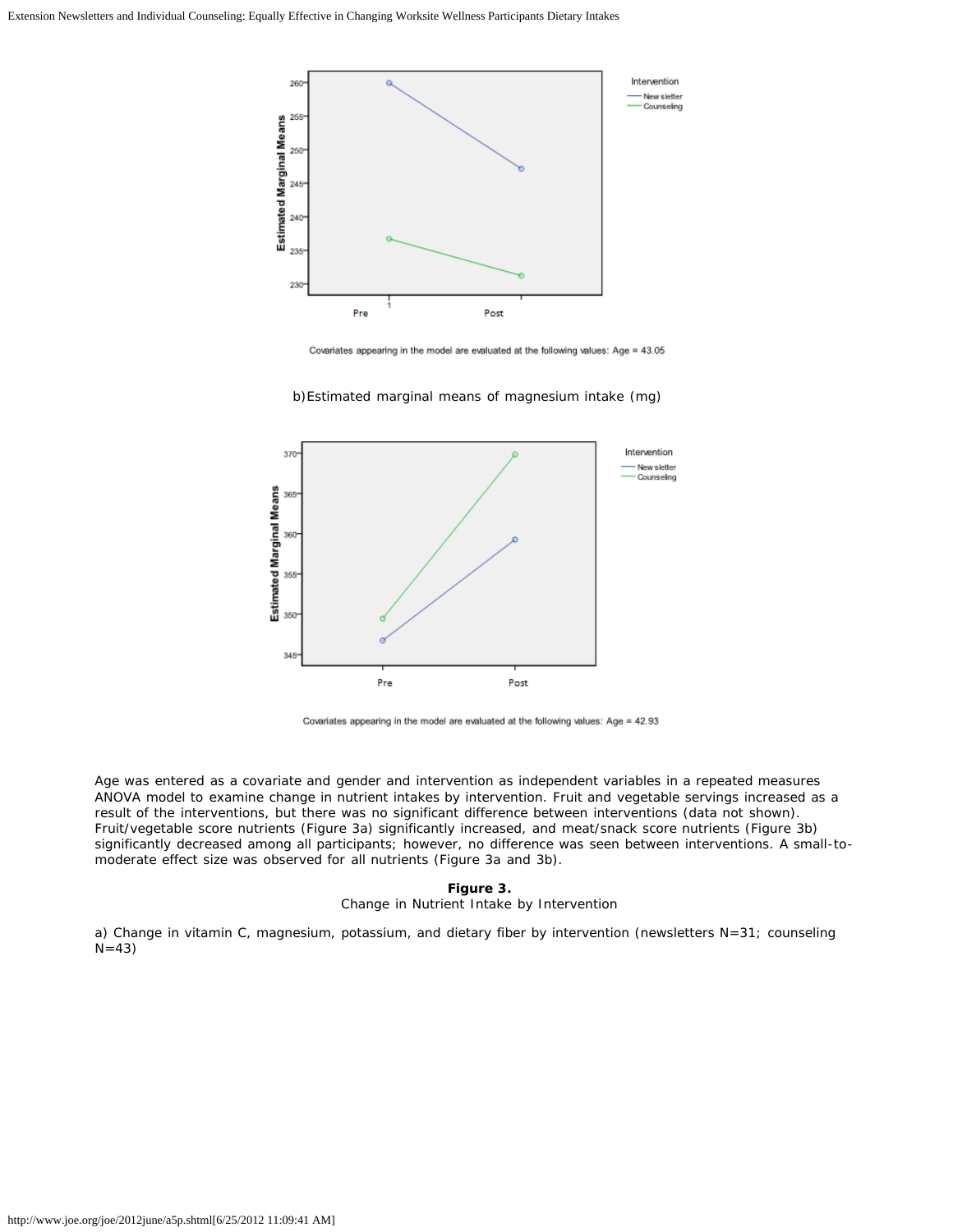

b) Change in total fat, saturated fat, percent fat, and dietary cholesterol by intervention (newsletters N=28; counseling N=36)



\*significant change in nutrient (*p*-value<0.05) Effect size shown on bars in white

In summary, results suggest fruit and vegetable servings, including predicted vitamin C, potassium, magnesium, and dietary fiber intakes, significantly increased, while predicted total fat, saturated fat, percent fat, and dietary cholesterol intakes significantly decreased between pre- and post-worksite intervention. While some changes were gender-specific, they were not intervention-specific. The salt score decreased significantly (p<0.05) according to the paired sample *t*-test between pre- and post-worksite intervention, but when age, sex, and intervention were entered into the repeated measures ANOVA model, no difference was observed. These results suggest both newsletters and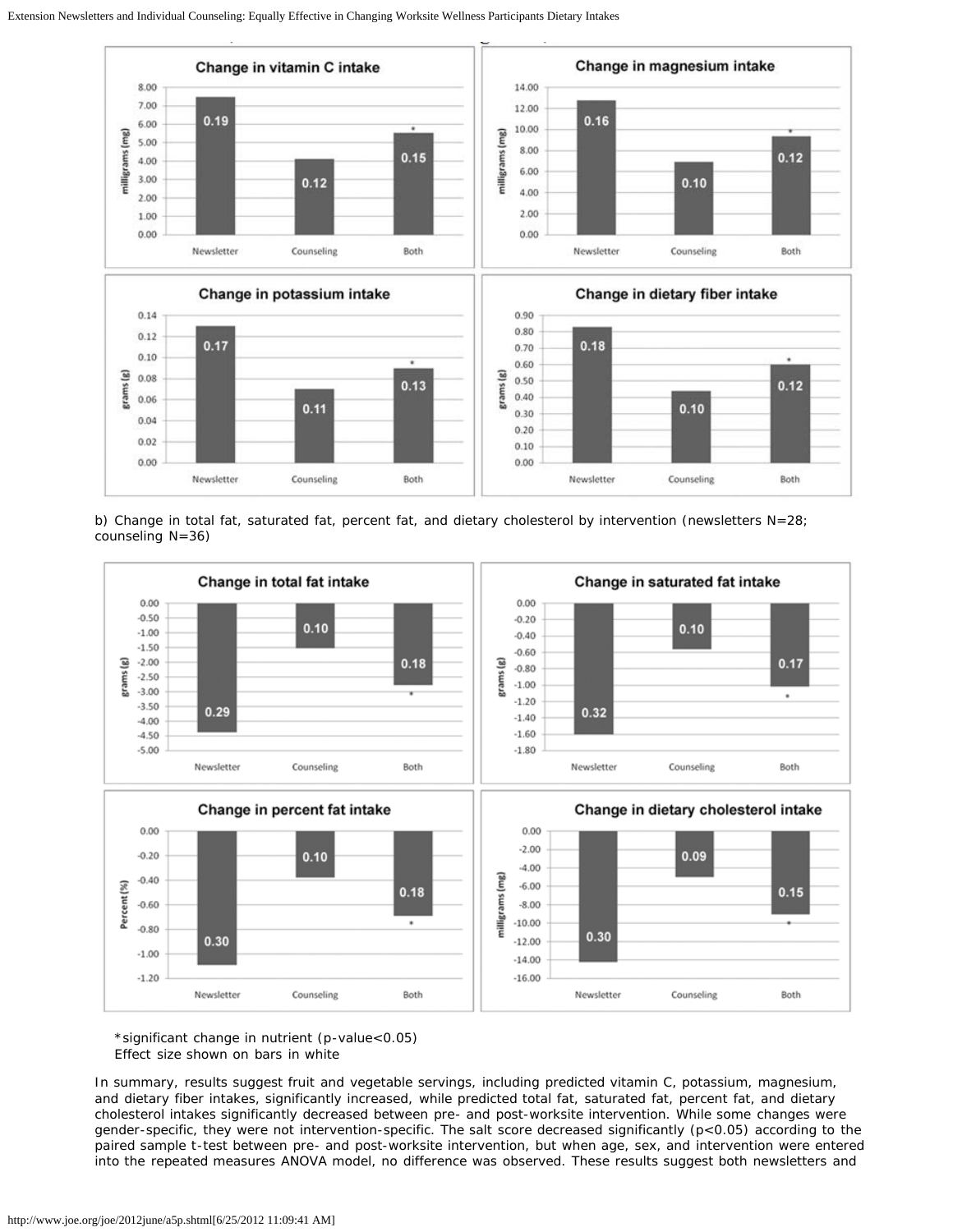individual counseling can be effective in changing dietary intakes; however, neither method was more effective than the other.

#### **Discussion**

Positive change in health behaviors (fruit/vegetable intake and physical activity) have been reported with Extension programs in worksite and community settings using friendly team competition (Case, 2010; Litchfield et al., 2007). The study reported here examined two other types of worksite wellness intervention, print newsletters and individual counseling. Results suggest both newsletters and individual counseling improved dietary intake, which is consistent with previous studies (Kroeze et al., 2008; Kroeze, et al., 2008a; Abood, Black, & Feral, 2003; Brown & Olson, 1988). However, neither intervention significantly increased those meeting PA guidelines, also consistent with previous studies (Marshall et al., 2003).

Participants (average age 49.3 years; 88% female) receiving individual counseling experienced significant decreases (p<.05) in total fat, saturated fat, and dietary cholesterol (repeated measures ANOVA with age and gender as moderators). These results are similar to those reported by another program (average age 34.3 years; 96% female) (Abood, Black, & Feral, 2003). It is interesting that similar results were found despite notable differences in the amount of time participants spent in individual counseling (2 hours over 16 weeks versus 8 hours over 8 weeks).

Decreases in total fat, saturated fat, and dietary cholesterol intakes (p<.05) were also observed among newsletter recipients (repeated measures ANOVA with age and gender as moderators) (average age 40.4 years; 61% female). This is similar to a previous study, where recipients of tailored print-material (average age 43.4 years; 55% female) experienced significant decreases in total fat, saturated fat, and energy intake; however, no significant change was observed with generic print-material (Kroeze et al., 2008a).

Print materials have been shown to improve PA; recipients of stage-matched or standard PA print materials increased their PA similarly (Griffin-Blake & DeJoy, 2006). Participants receiving PA print materials with bi-weekly reinforcement letters significantly improved PA; however, no significant improvement in meeting 1996 CDC PA recommendations occurred (Marshall et al., 2003). CDC recommendations for PA in 1996 stated adults should accumulate 30 minutes moderate intensity PA on most, if not all, days of the week, similar to the current recommendation of 150 minutes of moderate intensity PA per week (US DHHS, 2008). Participants meeting PA guidelines in this study improved from pre- and post-intervention, but not significantly.

Results of the study reported here suggest both newsletters and individual counseling were effective in improving nutrient intakes, with neither being more effective than the other. Age was predictive of estimated fruit/vegetable servings and dietary fiber, whereas gender predicted estimated potassium, magnesium, dietary fiber, total fat, saturated fat, and dietary cholesterol intakes. As age increased, estimated fruit/vegetable servings increased, but dietary fiber intake decreased. It is possible that while older participants made a concerted effort to increase fruit/vegetable servings, they decreased intake of other sources of fiber (i.e., grains) to compensate. Male gender predicted higher estimated intakes of potassium, magnesium, and dietary fiber. Conversely, being female predicted lower estimated intakes of saturated fat and dietary cholesterol, but higher total fat. It appears males were more successful increasing intakes, whereas women were more successful restricting intakes. No significant difference in the amount of change in intake by gender was observed.

Age significantly predicted change in estimated fruit/vegetable servings and estimated intakes of potassium, magnesium, and dietary fiber intakes. With age estimated change in intakes decreased. It is likely that decreasing caloric needs with age decreases total food intake, decreasing the amount of change possible.

Worksite wellness programs benefit both the employee and employer. Poor employee health has been linked to higher direct healthcare costs, disability rates, absenteeism, workers' compensation, and rates of injury as well as lower work output (Partnership for Prevention, 2005). Improved health outcomes and high ROI make a worksite wellness program worth a company's time and money. A review of worksite wellness programs suggests a savings to cost ratio of \$3.50 to \$1.00 from reduced absenteeism and health care costs (Aldana, 2001), some even suggest a \$6.00 to \$1.00 (Berry, Mirabito, & Baun, 2010).

Both print newsletters and individual counseling with an RD in the study reported here influenced nutrient intake of employees; however, the more cost effective method would be newsletters. The cost for implementing the newsletter intervention in the study was approximately one-tenth that of individual counseling. The cost of newsletters would be higher if developed and customized by the individual employer; however, a number of agencies/organizations including Extension provide such materials.

#### **Limitations and Implications for Extension**

While the findings of the research suggest opportunities for Extension programming in worksite wellness, limitations do exist. First, the study included participants who self-selected, which suggests predisposition to making behavior change. Results would likely be different if participants were randomly selected. Second, all surveys were selfreport, which can be skewed by respondents anticipating desired responses. Third, participant education and income levels were not available, which compromised comparison of the interventions. For the comparison, a subgroup of those receiving the newsletter was selected to more closely mirror the university population receiving individual counseling. Census information revealed the mean income of the counties of these worksites locations were similar (US Census Bureau, 2008). Finally, although the study did not include control groups for comparison, previous studies have demonstrated interventions are significantly more effective in changing behavior relative to controls (Mills, Kessler, Cooper & Sullivan, 2007; Sternfeld & Block, 2009; Sorensen et al., 1998).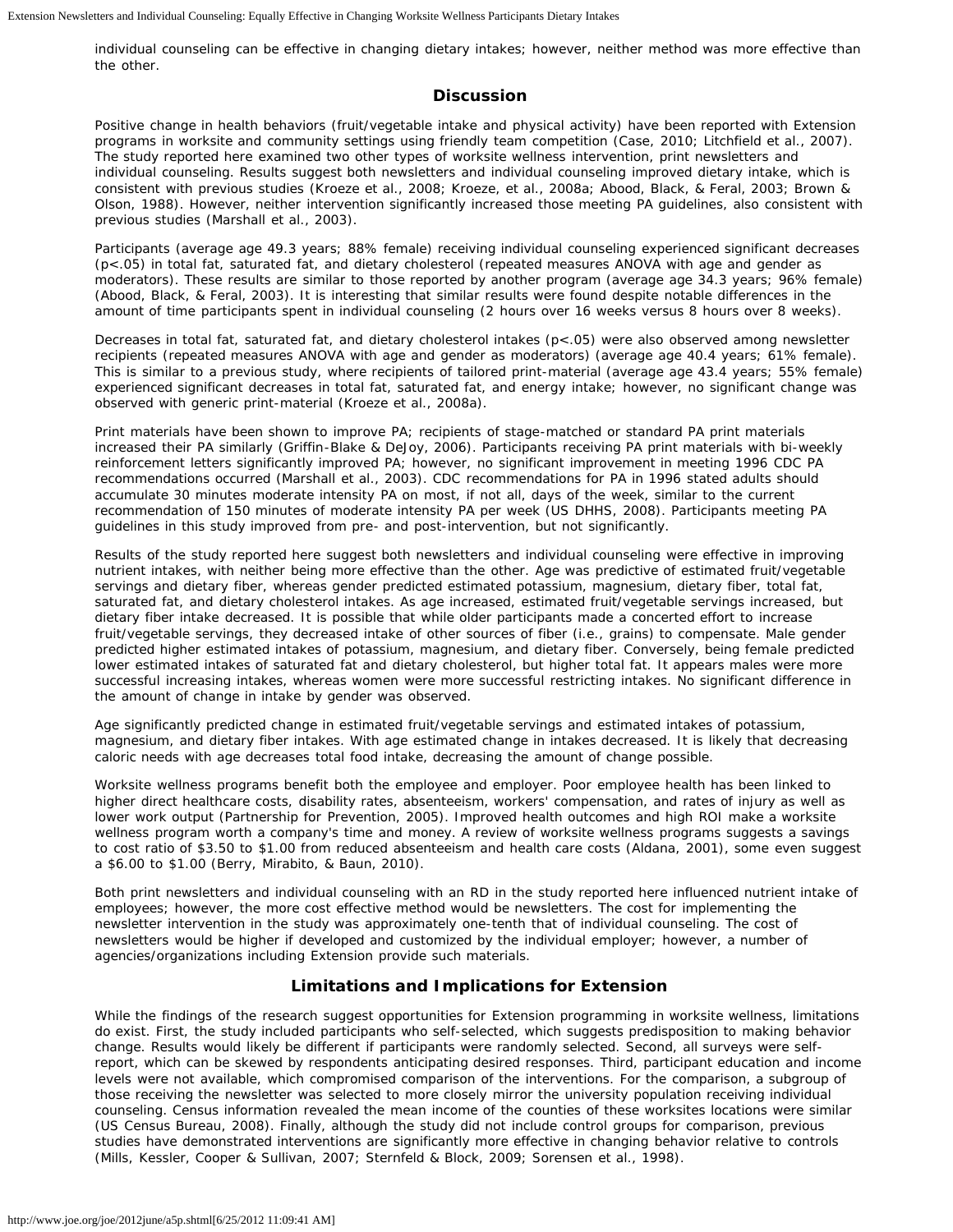Worksite wellness was identified as opportunity for Extension programming 20 years ago (Blase, 1992) and remains an untapped opportunity. The Affordable Care Act is impetus for effective, efficient preventive healthcare, including worksite wellness. Extension is well positioned to support further research and programming relative to nutrition, health, and wellness (Case, 2010) in this new era of preventive healthcare. This is particularly true in rural areas, typically underserved by the traditional healthcare system. The Affordable Care Act promotes affordable and accessible wellness and prevention services by requiring health plans to cover these services and eliminating costsharing. In particular, services such as smoking cessation, weight loss, healthful eating, and alcohol abuse are required among new healthcare plans (US DHHS, n.d.). The Affordable Care Act provides tax incentives for worksite wellness programming and grant funding. These financial incentives could support Extension programming and research relative to worksite wellness, while addressing the most prevalent chronic diseases (overweight, obesity, CVD, hypertension) today. Ultimately, Extension has the unique opportunity to provide timely programming contributing to the research base of evidence-based practice.

#### **References**

Abood, D., Black, D., & Feral, D. (2003). Nutrition education worksite intervention for university staff: Application of the health belief model. *Journal of Nutrition Education and Behavior,35*:260-267. doi:10.1016/S1499- 4046(06)60057-2.

Aldana, S. (2001). Financial impact of health promotion programs: a comprehensive review of the literature. *American Journal of Health Promotion,* 15:296-320.

American Heart Association. (2009). *Heart disease and stroke statistics—2009 update.* Dallas, TX: American Heart Association.

Bazzano, L. A., He, J., Ogden, L. G., Loria, C., Vupputuri, S., Myers, L., Whelton, P. K., & Johnston, S. C. (2001). Dietary potassium intake and risk of stroke in US men and women: National Health and Nutrition Examination Survey I epidemiologic follow-up study editorial comment: National Health and Nutrition Examination Survey I epidemiologic follow-up study potassium, stroke, and the bounds of epidemiological studies: National Health and Nutrition Examination Survey I epidemiologic follow-up study. *Stroke.* 32:1473-1480.

Berry, L. L., Mirabito, A. M. & Baun, W. B. (2010). What's the hard return on Employee Wellness Porgrams? *Harvard Business Review*. Retrieved from: [http://hbr.org/2010/12/whats-the-hard-return-on-employee-wellness](http://hbr.org/2010/12/whats-the-hard-return-on-employee-wellness-programs/ar/1)[programs/ar/1.](http://hbr.org/2010/12/whats-the-hard-return-on-employee-wellness-programs/ar/1)

Blase, S. P. (1992). Worksite programming. *Journal of Extension* [On-line], 30(4) Article 4IAW5. Available at: <http://www.joe.org/joe/1992winter/iw5.php>

Block, G., Gillespie, C., Rosenbaum, E., & Jenson, C. (2000). A rapid food screener to assess fat and fruit and vegetable intake. *American Journal of Preventive Medicine,* 18:284-288.

Brown, J. L. & Olson, D. (1988). Taking Extension to work. *Journal of Extension* [On-line], 26(2) Article 2IAW3. Available at: <http://www.joe.org/joe/1988summer/iw3.php>

Case, P. (2010). Worksite wellness: Investing in healthy employees and economies. *Journal of Extension* [On-line]*,* 48(5) Article 5FEA8. Available at:<http://www.joe.org/joe/2010october/a8.php>

Centers for Disease Control and Prevention. (2010). *Leisure-time physical activity*. Retrieved from: [http://www.cdc.gov/nchs/data/nhis/earlyrelease/201003\\_07.pdf](http://www.cdc.gov/nchs/data/nhis/earlyrelease/201003_07.pdf)

Centers for Disease Control and Prevention. (2007). *Eliminate disparities in cardiovascular disease*. Retrieved from: <http://www.cdc.gov/omhd/AMH/factsheets/cardio.htm#2>

Centers for Disease Control and Prevention, Behavioral Risk Factor Surveillance System. (2007). *Prevalence and trends data: Nationwide physical activity*. Retrieved from: [http://apps.nccd.cdc.gov/brfss/display.asp?](http://apps.nccd.cdc.gov/brfss/display.asp?yr=2007&cat=PA&qkey=4418&state=UB) [yr=2007&cat=PA&qkey=4418&state=UB](http://apps.nccd.cdc.gov/brfss/display.asp?yr=2007&cat=PA&qkey=4418&state=UB) .

Chapman, L. (2003). Meta-Evaluation of Worsite Health Promotion Economic Return Studies. *The Art of Health Promotion,* 6:1-16.

Griffin-Blake, C. S., & DeJoy, D. M. (2006). Evaluation of social-cognitive versus stage-matched, self-help physical activity interventions at the workplace. *American Journal of Health Promotion,* 20:200-209.

Guenther, P., Dodd, K., Reedy, J., & Krebs-Smith, S. (2006). Most Americans eat much less than recommended amounts of fruits and vegetables. *Journal of the American Dietetic Association,* 106:1371-1379. doi: 10.1016/j.jada.2006.06.002.

Hunt, A., Hilgenkamp, K., & Farley, R.(2000). Skills and competencies of dietitians practicing in wellness settings. *Journal of the American Dietetic Association,* 100:1537-1539.

Jones, D., Peterson, E., Bonow, R., Gibbons, R. J., Franklin, B. A., Sacco, R. L., Faxon, D. P., Bufalino, V. J., Redberg, R. F., Metzler, N. M., Solis, P., Girgus, M., Rogers, K., Wayte, P., & Gardner, T. J. (2009). Partnering to reduce risks and improve cardiovascular outcomes: American Heart Association initiatives in action for consumers and patients. *Circulation,* 119:340-350. doi:10.1161/CIRCULATIONAHA.108.191328.